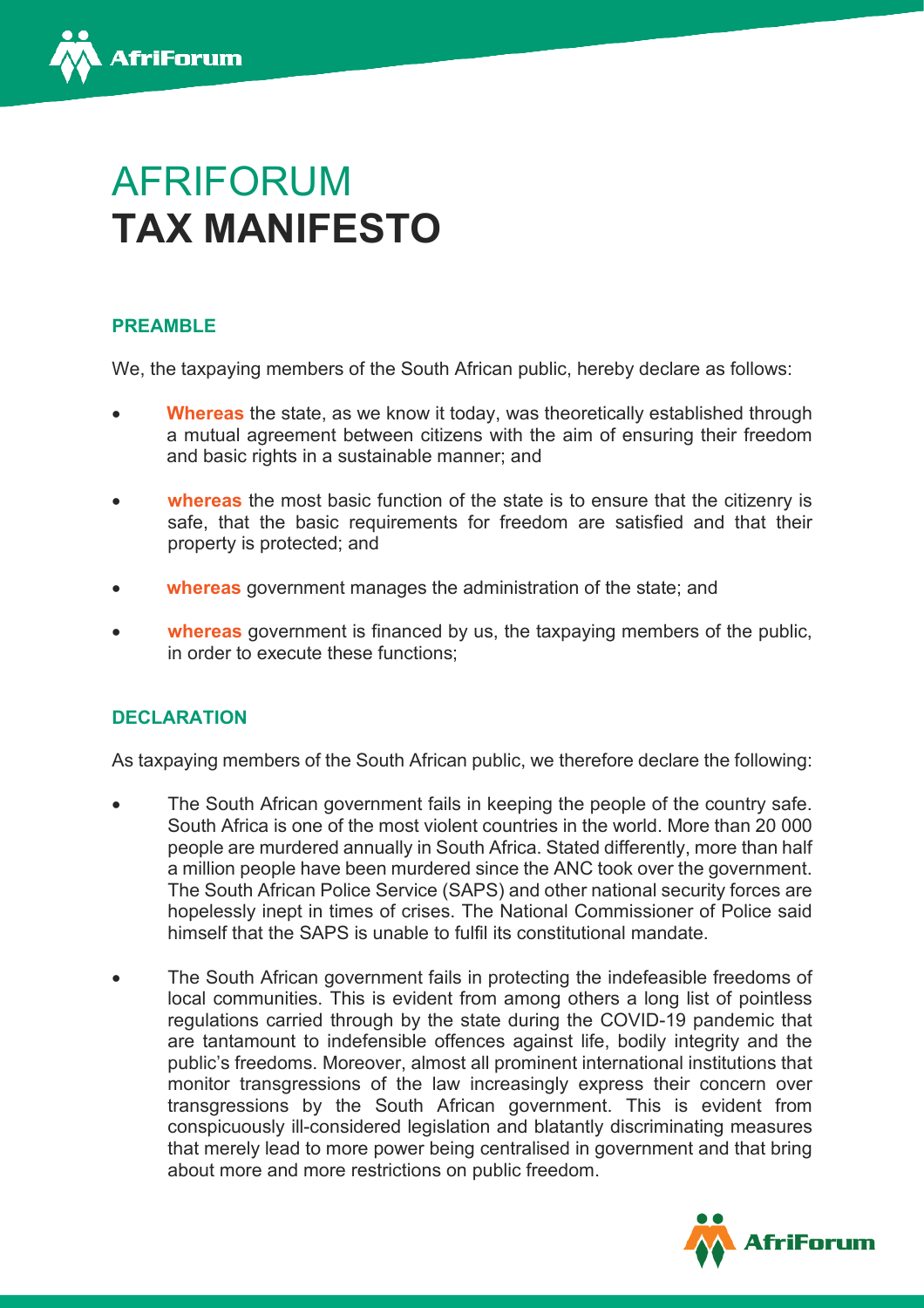

- The South African government fails in ensuring the preservation of private property rights and the basic prerequisites for a working market economy. This has been evident since 2018 from attempts to amend the Constitution to allow the state to confiscate the properties of taxpaying citizens. It is also evident from a wide range of laws and regulations that are promulgated in terms of which the economy and business sector are excessively limited to such a degree that it is increasingly difficult for taxpaying citizens to start and manage businesses, find work or appoint employees.
- The South African government fails in effectively governing the country. This is evident from service delivery protests and legal actions against the state as a result of the non-compliance with basic responsibilities and that have become an everyday part of the South African society. These protests often turn violent and lead to bloodshed. Moreover, no or poor service delivery – which includes issues such as electricity and water provision, as well as the maintenance of roads and sewage systems – not only leads to the inconvenience, but also causes deaths.
- The South African government fails in governing in a transparent manner. There reigns a culture of wanton corruption and looting of state funds, which has resulted in the state suffering damages of around R1 trillion (R1 000 000 000 000) over the past two decades. Instead of leading the fight against corruption, state officials rather find themselves leading state capture and criminal behaviour. The crisis is especially evident in the corruption of state officials and their patronage networks that reigned supreme during the COVID-19 pandemic. Despite damning proof of corruption that are continuously brought against senior government officials, almost no criminal prosecution follows in this regard. It is clear that the President's statements on corruption are nothing more than mere lip service, and that the promotion of corruption remains a far greater priority for government than the fight against it.
- Unemployment is taking on critical dimensions. Government's continued poor policy decisions and its inability to create a work environment in which the economy can thrive have plunged a whole generation into misery. This while government continues to subject society to pointless and destructive policies. In this regard, the ruling party governs actively against its own citizens.
- As taxpayers, we are acutely aware that our continuous payment of taxes is the only reason why the state is still able to continue its destruction and plundering.
- South African taxpayers are fed up with seeing how taxpayers' money is being wasted, plundered or misappropriated. Ordinary taxpayers receive no or very little value for tax money and in many respects must pay themselves for critical services for which tax is being levied. These include private medical care, private security, private education and training, and the continuous and reliable electricity and water provision.
- Considering the circumstances, namely that the citizenry cannot entrust their taxpayers' money to an accountable government, the question arises whether

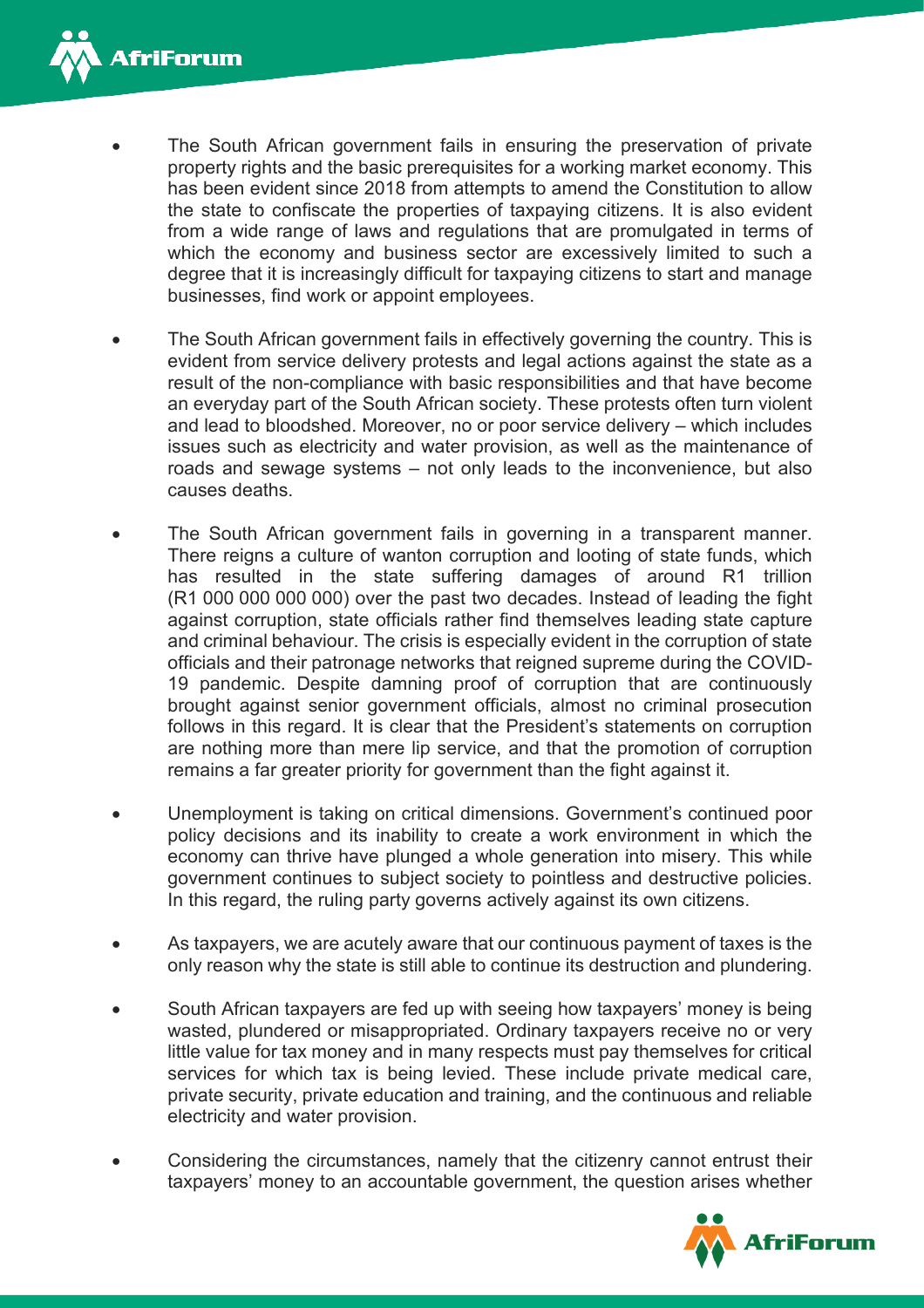

it is still necessary to pay taxes at all. For ordinary citizens, it is simply too much to think that they should continue paying taxes when it is clear that their tax money is being mismanaged, stolen and looted – to a great extent to the benefit of an oligarchic, larcenous elite under the management of an ANC leadership. To continue paying taxes under these circumstances seems to be a form of support and empowering of this malpractice.

- Given these circumstances, it is completely understandable that citizens would want to apply and support a form of tax protest. It has already taken on the following forms:
	- − tax retention
	- − tax evasion
	- − tax avoidance
	- − tax delay
	- − emigration.
- There is a call from all quarters for some or other form of tax revolt because this is seen as the only way in which government can be called to account.

#### **DISPUTE**

In light of this, we hereby declare a dispute with the South African government. We declare that we cannot continue to finance a corrupt system. It is time that government is called to order.

#### **SECRETARIAT**

- As a civil rights organisation, AfriForum will constitute an independent civil secretariat that will represent the organisation's members as well the signatories of this manifesto with respect to the demands that follow.
- The purpose of this secretariat is to prevent a civil tax revolt by making sure that that state takes the necessary steps to carry through tax reform, to make the market more accessible to taxpayers and to follow the necessary criminal procedures to eradicate corruption.
- The secretariat will be comprised exclusively of citizens and will function without state interference.

#### **DEMANDS**

We, the taxpaying members of the South African public, therefore demand the following:

That this secretariat is recognised by government as a legitimate body that represents a significant portion of the country's taxpayers, and that also has a constructive role to play in making sure that taxpayers are satisfied with the way in which their tax money is being appropriated.